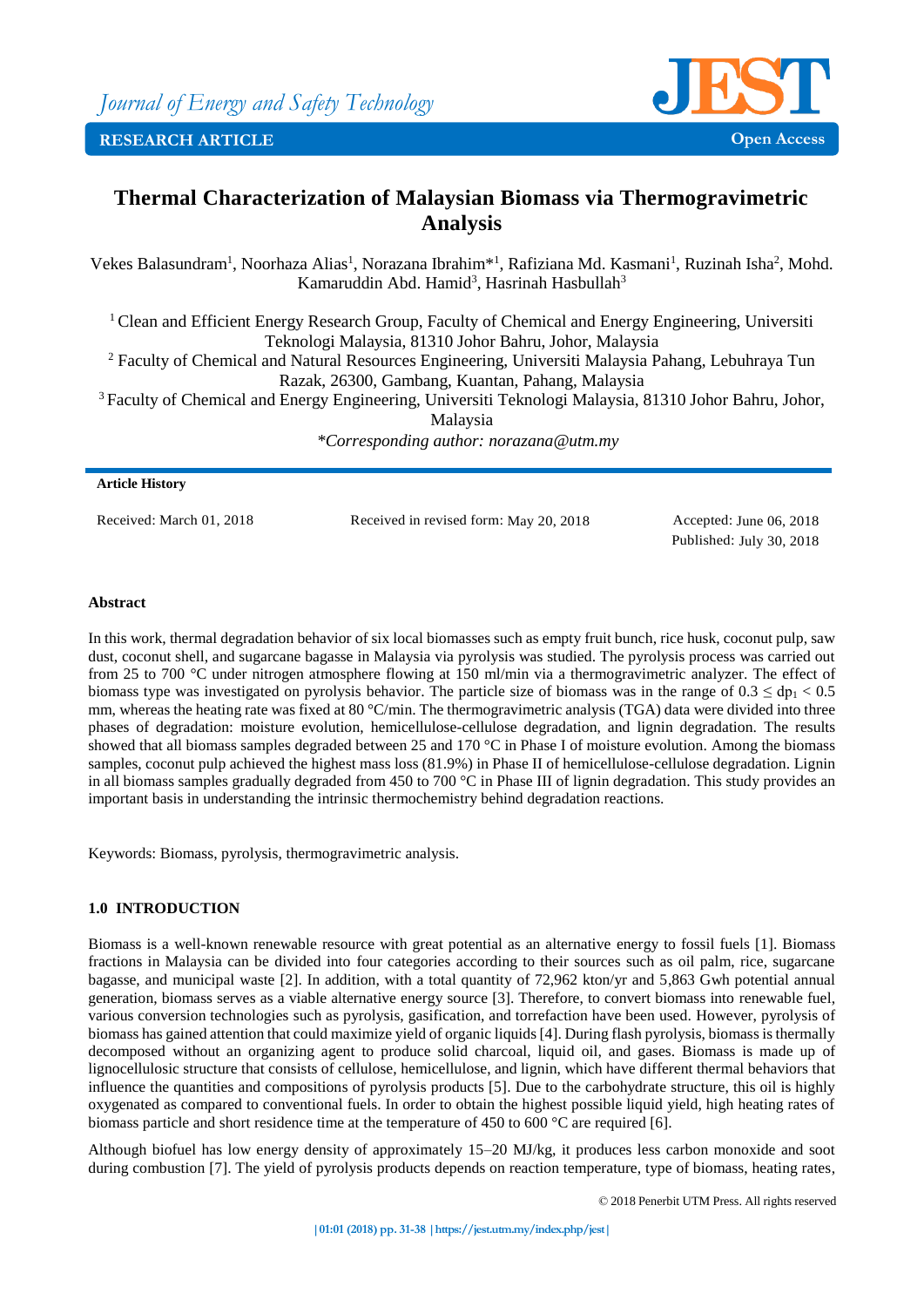particle size of biomass, and type of reactors [8]. Thermogravimetric analysis (TGA) is one of the major thermal analysis techniques used to study the thermal behavior of carbonaceous materials [9]. In addition, TGA provides a semiquantitative understanding of thermal degradation processes occurring during pyrolysis of biomass [10]. On the other hand, a derivative thermogravimetric (DTG) curve is needed to measure the apparent mass loss of biomass samples [11]. TGA is generally preferred due to its simplicity in expressing the thermal behavior of biomass [12]. The effect of heating rate and final pyrolysis temperature on material decomposition using TGA was studied by a number of researchers. Yiin et al. [13] in their work showed a distinct systematic shift of the region of maximum rate of weight loss to higher temperatures when the heating rate was increased during biomass pyrolysis via TGA. In addition, the influence of pyrolysis temperature showed higher weight losses when pyrolyzed at a higher temperature (> 500 °C) [14]. In TG-DTG analysis, more than one peak commonly appears, which can be assigned to cellulose, hemicellulose, and lignin [15, 16].

Omar et al. [17] claimed that the degradation temperatures of hemicellulose and cellulose are in the range of 220–300 and 300–340 °C, respectively. In addition, thermal degradation of lignin starts at lower temperature than cellulose, but it decomposes at a lower rate than cellulose and hemicellulose, which leaves a higher percentage of residue. Very few attempts have been carried out to study the thermal degradation of coconut pulp and saw dust using TGA in Malaysia. Moreover, there are a limited number of research that have dedicated their investigation to these biomasses. Mansaray and Ghaly [7] used TGA for rice husks in pure nitrogen atmosphere at heating rates of 10–50 °C/min. Raveendran et al. [18] studied 13 different biomass samples, in which sugarcane bagasse, coconut shell, and rice husk were included. In the present study, TGA was used to investigate the thermal degradation behavior of six local Malaysian biomasses: empty fruit bunch (EFB), rice husk, coconut pulp, sugarcane bagasse, saw dust, and coconut shell. In addition, this study was also conducted to determine the degradation temperature range of biomass components, the initial degradation temperature, and the mass loss (%) at each phase of degradation. These analyses will provide important information for potential biofuel production from these local biomasses.

## **2.0 METHODOLOGY**

## **2.1 Biomass Feedstock Preparation**

All six types of local biomasses used in this study (EFB, rice husk, coconut pulp, sugarcane bagasse, saw dust, and coconut shell) were easily available in Malaysia. EFB samples were obtained from the nearest palm oil plantation, rice husk samples were supplied by Padiberas Nasional Berhad (BERNAS), whereas sugarcane bagasse, coconut pulp, and coconut shell were collected from local producers. All samples were crushed into smaller size and then dried in an oven at 105  $\pm$  2 °C to remove any moisture content. Then, the biomass samples were sieved to obtain particle size of 0.30  $\le$ dp1 < 0.50 mm. Lastly, the samples were kept in a separate closed container to minimize moisture absorption from the surrounding humidity.

## **2.2. Biomass Characterization**

Biomass characterization was performed in order to obtain the physicochemical properties such as ultimate, proximate, and high heating value (HHV) of each biomass feedstock. Ultimate analysis was carried out by using an elemental analyzer to determine the compositions of carbon, hydrogen, nitrogen, sulfur, and oxygen in biomass feedstock. Proximate analysis was conducted by using a thermogravimetric analyzer to analyze the amount of volatile matter (VM), fixed carbon (FC), moisture content, and ash content in the samples. Meanwhile, the fixed carbon was obtained by subtracting from 100 the sum of volatile, ash, and moisture content. Lastly, the ultimate analysis of biomass samples was performed via an elemental analyzer (Euro EA 3000 using Callidus Software interface Version 4.1) to measure carbon, hydrogen, nitrogen, and sulfur contents. Then, oxygen content was calculated by difference. The HHV of biomass samples was measured using a bomb calorimeter.

# **2.3. TGA Pyrolysis**

TGA pyrolysis of biomass samples was carried out under nitrogen  $(N_2)$  atmosphere flowing at 150 ml/min. Biomass samples between 0.5 and 1.0 mg were pyrolyzed to a maximum temperature of 700 °C. The samples were first heated to 110 °C and maintained for 30 min to remove any moisture. After that, the samples were individually heated at the rate of 80 °C/min until it reached the maximum temperature at the particle size of  $0.30 \leq$  dp1  $\leq$  0.50 mm. The experiment was repeated for each type of biomass. Graphs of mass loss over temperature and rate of mass loss over temperature were plotted to observe the degradation behavior for each type of biomass.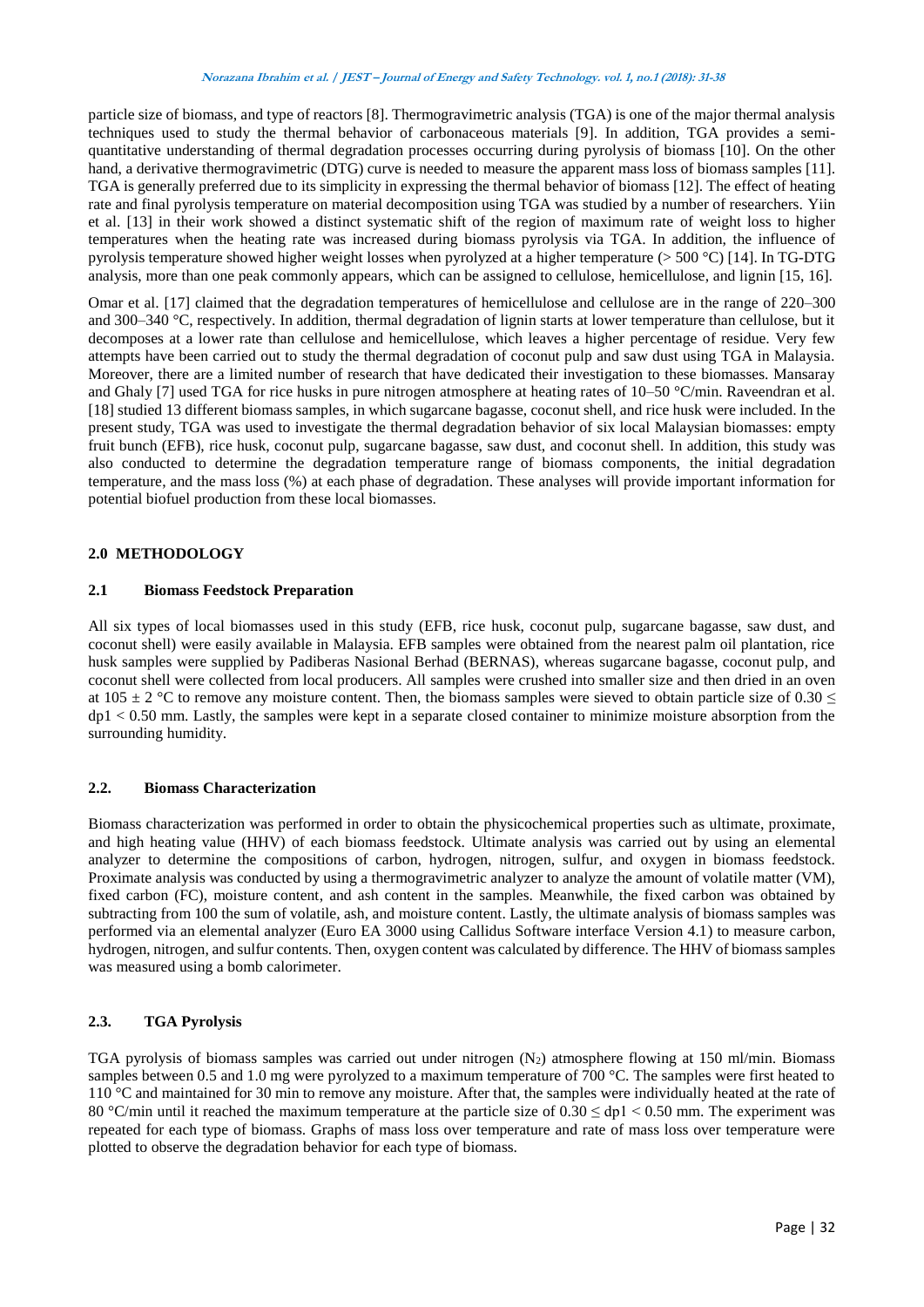# **3.0 RESULTS AND DISCUSSION**

## **3.1 Physicochemical Properties of Biomass Feedstock**

Proximate and ultimate analyses were conducted to study the properties of each biomass feedstock as shown in Table 1. The moisture content of saw dust was considerably higher at 9.55 wt% compared to other biomass samples. This might be due to the lower surface area to volume ratio, resulting in lower evaporation rate; thus, saw dust has higher ability to store water [17]. In addition, this could also be due to the lignocellulosic material that made up saw dust, giving it strong cell walls with high ability to hold water in the cells. Notably, saw dust comprised of 31.50 wt% cellulose and 21.40 wt% hemicellulose as shown in Table 2. Furthermore, saw dust had a lower HHV of 17.03 MJ/kg than other biomass samples. This is due to the high moisture content in saw dust that would negatively influence the thermal treatment by decreasing its calorific value, which directly reflects the devolatilization rate of pyrolysis, resulting in longer reaction time [19, 20]. In addition, this could cause ignition and combustion problems [21]; therefore, it could incur additional costs for drying. However, moisture might be beneficial for microwave heating as water is highly absorbent of microwave and might favor gasification reaction, producing high syngas products [22]. From a previous study, it was found that at lower pyrolysis temperature, higher initial moisture contents resulted in maximum liquid yield and high HHV of liquid product with low viscosity compared to dry feed [23]. Conversely, coconut pulp has high HHV than other biomasses.

|  | Table 1. Physicochemical properties of biomass feedstock |  |  |  |
|--|----------------------------------------------------------|--|--|--|
|--|----------------------------------------------------------|--|--|--|

|                                                                                        |                                | <b>Biomass</b>                  |                                |                                |                                |                                    |
|----------------------------------------------------------------------------------------|--------------------------------|---------------------------------|--------------------------------|--------------------------------|--------------------------------|------------------------------------|
| <b>Physicochemical Properties</b>                                                      | <b>EFB</b>                     | <b>Rice</b><br><b>Husk</b>      | Coconut<br>Pulp                | Saw<br>Dust                    | Coconut<br><b>Shell</b>        | <b>Sugarcane</b><br><b>Bagasse</b> |
| Proximate Analysis (d.b. wt%)                                                          |                                |                                 |                                |                                |                                |                                    |
| Moisture Content<br>Ash Content<br><b>Volatile Matter</b><br>Fixed Carbon <sup>a</sup> | 2.40<br>4.02<br>78.49<br>15.09 | 6.73<br>17.06<br>55.88<br>20.33 | 6.10<br>0.57<br>75.74<br>18.59 | 9.55<br>0.45<br>58.28<br>31.72 | 0.50<br>2.90<br>71.10<br>25.50 | 4.99<br>2.34<br>73.50<br>19.17     |
| Ultimate Analysis $(d.b. wt\%)$                                                        |                                |                                 |                                |                                |                                |                                    |
| Carbon                                                                                 | 44.71                          | 38.22                           | 55.84                          | 39.44                          | 47.49                          | 41.98                              |
| Hydrogen                                                                               | 6.76                           | 5.88                            | 10.17                          | 6.14                           | 7.22                           | 6.04                               |
| Nitrogen                                                                               | 0.21                           | 0.68                            | 1.18                           | 0.50                           | 0.50                           | 0.53                               |
| Sulfur                                                                                 | 0.41                           | 0.07                            | 0.12                           | 0.04                           | 0.04                           | 0.24                               |
| Oxygen <sup>a</sup>                                                                    | 43.89                          | 38.09                           | 32.12                          | 53.43                          | 41.85                          | 48.87                              |
| High Heating Value (HHV) ( $MJ/Kg$ )                                                   | 21.77                          | 17.91                           | 30.22                          | 17.03                          | 19.79                          | 18.60                              |

<sup>a</sup>Calculated by difference

| Table 2. Biomass lignocellulose compositions |  |  |
|----------------------------------------------|--|--|
|----------------------------------------------|--|--|

| <b>Biomass</b>                    | Compositions $(wt\%)$ |                  |        |  |  |
|-----------------------------------|-----------------------|------------------|--------|--|--|
|                                   | <b>Hemicellulose</b>  | <b>Cellulose</b> | Lignin |  |  |
| Sugarcane Bagasse <sup>[29]</sup> | 23.30                 | 40.90            | 19.00  |  |  |
| EFR <sup>[17]</sup>               | 21.60                 | 23.70            | 29.20  |  |  |
| Coconut Shell <sup>[34]</sup>     | 21.03                 | 41.84            | 39.17  |  |  |
| Coconut Pulp                      |                       |                  |        |  |  |
| Rice $Husk^{[29]}$                | 27.30                 | 34.10            | 17.90  |  |  |
| Saw Dust <sup>[29]</sup>          | 21.40                 | 31.50            | 28.90  |  |  |

As shown in Table 1, it was observed that EFB had the highest volatile matter at 78.49 wt%, followed by coconut pulp at 75.74 wt%. Hence, the high volatile matter in EFB suggests that it is highly preferred as liquid fuel [24]. Other biomasses that produced lower volatile content than EFB are as follows: sugarcane bagasse (73.50 wt%), coconut shell (71.10 wt%), saw dust (58.28 wt%), and rice husk (55.88 wt%). Moreover, it was observed that rice husk contained the highest ash content at 17.06 wt% compared to other agricultural residues, which is consistent with literature [25, 26], and this will result in low bio-oil quality. Consequently, the high content of ash would negatively affect HHV [21]. The energy content of biomass sample is largely dependent on its chemical composition (carbon, hydrogen, and oxygen) and it is negatively affected by the inclusion of inorganic elements and moisture [27]. The elemental compositions of carbon (C), hydrogen (H), and oxygen (O) are the main components found in the ultimate analyses. In addition, C and H are oxidized during combustion by exothermic reaction and formed  $CO<sub>2</sub>$  and  $H<sub>2</sub>O$ , respectively [28]. The content of C and H contributes positively to calorific value, whereas the content of O reduces calorific value. The ultimate analysis showed that the carbon content in coconut pulp was the highest (55.84 wt%), whereas rice husk had the lowest amount (38.22 wt%),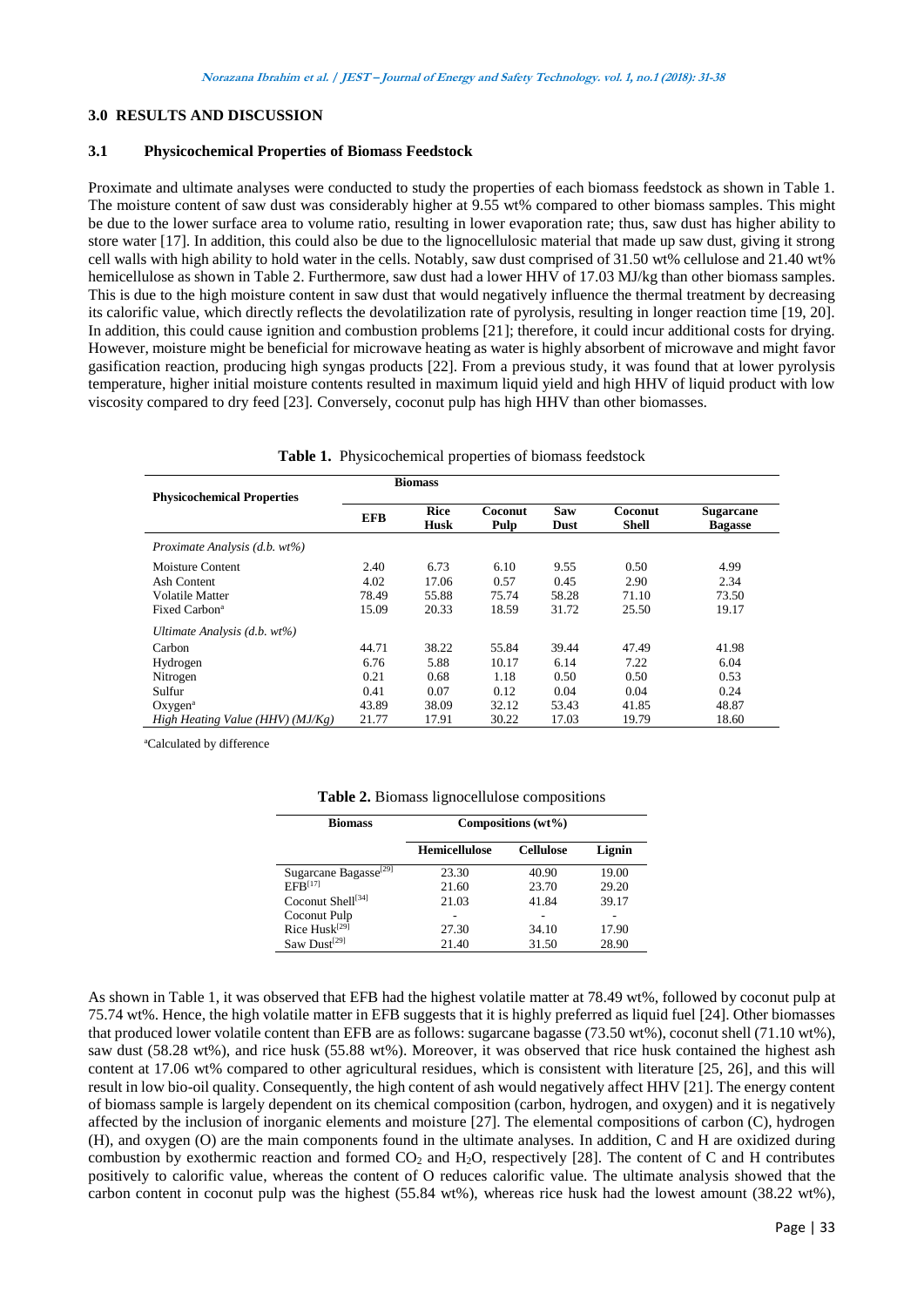which explained the higher calorific value in coconut pulp. The presence of other elements such as hydrogen, nitrogen, and sulfur was almost similar for all biomasses except for coconut pulp that had higher hydrogen content (10.17 wt%).

## **3.2 TGA Pyrolysis**

## **3.2.1 Effect of Biomass Type**

The results of TGA analyses are shown in Figure 1(a) and (b), which show the weight loss curves (TG) and derivative thermogravimetric (DTG) evolution profiles respectively, as a function of temperature, for all biomasses heated at a fixed heating rate (80 °C/min) and at a particle size of  $0.3 \leq$  dp1 < 0.5 mm. In general, the pyrolysis of biomass can be divided into three phases: drying and evaporation of light components (Phase I), devolatilization of hemicellulose and cellulose (Phase II), and decomposition of lignin (Phase III) [29, 30]. Phase I occurred at the temperature below 150 °C, Phase II started to devolatize from 150 to 450  $^{\circ}$ C, and finally Phase III was attained at the temperature above 450  $^{\circ}$ C, which can be observed in Figure 1(a) and (b). The TGA-DTG curves of the samples showed the first stage of weight loss from 25 to 150 °C. The derivative plot had a separate peak for this zone of weight loss. This might be due to the evolution of water and light volatile compounds during the degradation of biomass via pyrolysis in TGA.



**Figure 1.** Plots of (a) thermogravimetric analysis and (b) derivative thermogravimetric for  $0.3 \leq dp_1 < 0.5$  mm at 80 °C/min

As shown in Figure 1 (b), it was observed that Phase I (moisture evolution) in all biomass samples occurred between 25 and 170 °C. Thus, it can be concluded that all biomass samples have a similar pattern of moisture evolution in Phase I. In detail, Phase I was identified between 25 and 121 °C for coconut shell as indicated in Table 3 and has high mass loss (5.3%) among other biomass samples in Phase I. In addition, it directly reflects low moisture content at 0.50 wt% as indicated in Table 1. The first peak in the DTG curve corresponds to the moisture released from the biomass feedstock (refer to Figure 1(b)). The temperature at which the overall degradation starts is termed as the initial degradation temperature  $(T_{\text{ini}})$ . It is the initial point where the curve starts to drop in the TG curve as shown in Figure 1(a). The  $T_{\text{ini}}$  of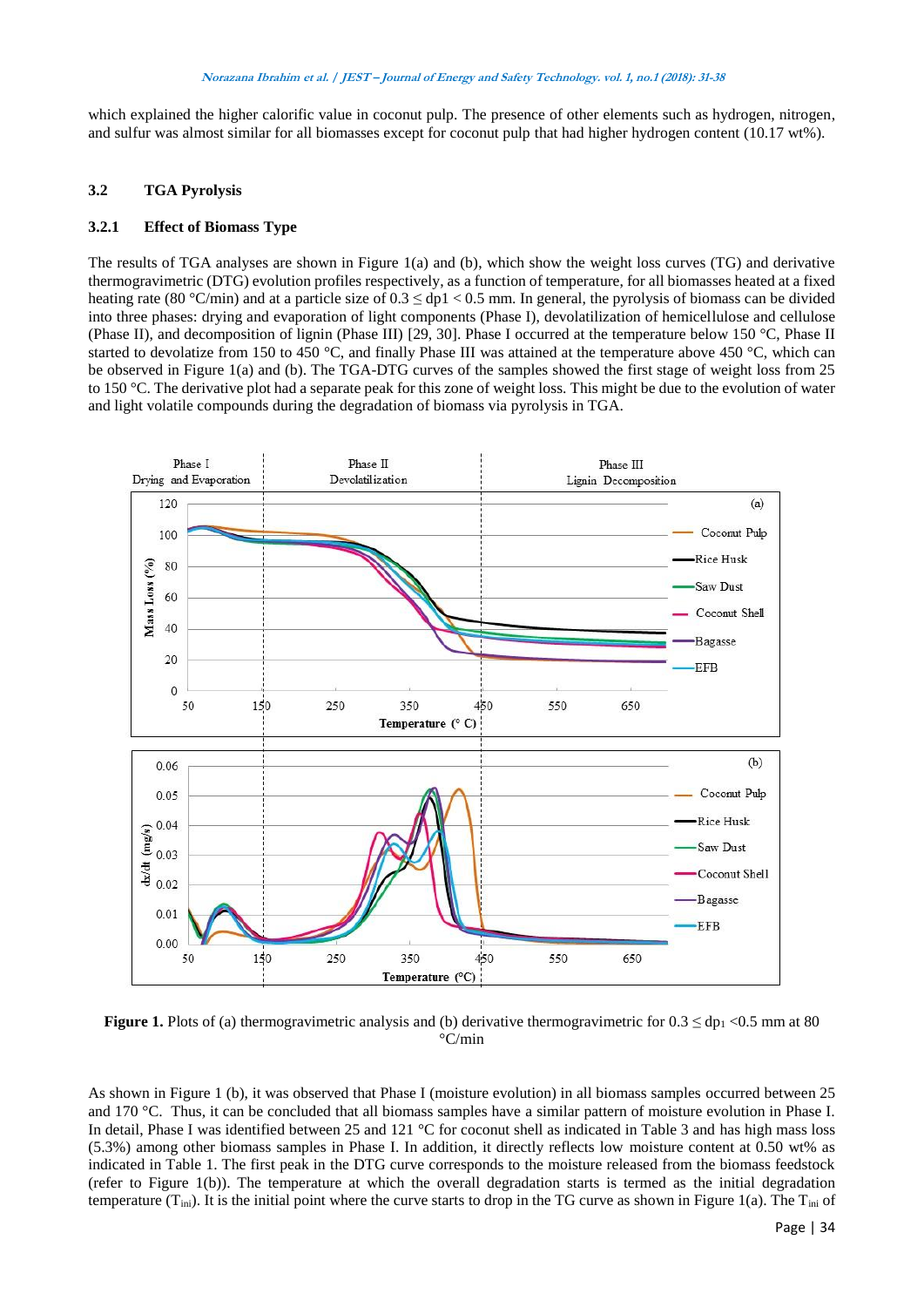hemicellulose-cellulose was developed between 177 and 249 °C for all biomass samples. Meanwhile, sugarcane bagasse had a lower T<sub>ini</sub> at 177 °C compared to other biomass samples (refer to Table 3). This might be due to the low moisture content evolved in Phase I (moisture evolution), which was 3.6%. It leads to fast evaporation and proceeds to Phase II at low T<sub>ini</sub>. In contrary, saw dust started to degrade at high temperature (249 °C) in a single peak. Ghaly and Mansaray (1999) reported that different biomass has different degradation temperature due to the variance in chemical compositions present in biomass [31].

As shown in Figure 1(a), it was noticed that coconut pulp achieved the highest mass loss of 81.0%, which might be due to high volatile matter. On the other hand, the order of mass loss percentage in Phase II can be ranked as follows: sugarcane bagasse (71.7%), EFB (60.2%), coconut shell (57.8%), saw dust (56.2%), and rice husk (51.6%). In general, lignocellulose is made up of three major constituents: cellulose, hemicellulose, and lignin. Cellulose is composed of β-1,4 glucan chains associated with one another through extensive hydrogen bonding, whereas hemicellulose is characterized by linear polymers and they are usually substituted with other sugar side chains to prevent the formation of crystalline structures [31]. In regards to lignin, it is a phenolic polymer that essentially encases the polysaccharides of cell walls, producing a strong and durable composite material resistant to enzymatic attack [32]. In addition, from previous studies done by researchers, it has been recognized that the lignocellulosic structure of biomass can be qualitatively identified by means of DTG curve [33, 34]. Biomass is composed of different components including moisture, extractives, cellulose, hemicellulose, lignin, and ash. These components degrade at different temperatures and thermal behavior [30]. Hemicellulose degrades at a temperature lower than 350 °C, cellulose degrades between 250 and 500 °C, and lignin degrades at a temperature above 400 °C [35]. Table 2 shows the results of chemical compositions of the biomass samples determined by wet chemical method from the study done previously. It can be seen that sugarcane bagasse and coconut shell have much higher cellulose content at 40.90 and 41.80 wt%, respectively.

| <b>Biomass</b>   | <b>Phase</b> | <b>Temperature</b><br>Range $(^{\circ}C)$ | <b>Mass</b><br>Loss $(\% )$ | <b>Initial</b><br><b>Degradation</b><br>Temperature,<br>$T_{\text{ini}}$ (°C) | <b>Residual</b><br>Weight $(\% )$<br>at $700\text{ °C}$ |
|------------------|--------------|-------------------------------------------|-----------------------------|-------------------------------------------------------------------------------|---------------------------------------------------------|
| Sugarcane        | I            | $25 - 113$                                | 3.6                         | 177                                                                           | 18.9                                                    |
| <b>Bagasse</b>   | H            | 177-432                                   | 71.7                        |                                                                               |                                                         |
|                  | Ш            | $432 - 696$                               | 5.6                         |                                                                               |                                                         |
| <b>EFB</b>       | I            | $25 - 113$                                | 4.5                         | 193                                                                           | 28.9                                                    |
|                  | П            | 193-433                                   | 60.2                        |                                                                               |                                                         |
|                  | Ш            | $433 - 696$                               | 6.4                         |                                                                               |                                                         |
| Coconut Shell    | I            | $25 - 113$                                | 5.3                         | 201                                                                           | 28.2                                                    |
|                  | П            | $201 - 416$                               | 57.8                        |                                                                               |                                                         |
|                  | Ш            | 416-696                                   | 8.9                         |                                                                               |                                                         |
| Coconut Pulp     | I            | $25 - 169$                                | 3.9                         | 233                                                                           | 12.6                                                    |
|                  | $\mathbf{I}$ | 233-448                                   | 81.9                        |                                                                               |                                                         |
|                  | Ш            | 448-696                                   | 1.4                         |                                                                               |                                                         |
| <b>Rice Husk</b> | I            | $25 - 121$                                | 5.2                         | 241                                                                           | 37.5                                                    |
|                  | H            | 241-448                                   | 51.6                        |                                                                               |                                                         |
|                  | Ш            | 448-696                                   | 6.9                         |                                                                               |                                                         |
| Saw Dust         | I            | $25 - 105$                                | 5.0                         | 249                                                                           | 34.2                                                    |
|                  | П            | 249-448                                   | 56.2                        |                                                                               |                                                         |
|                  | Ш            | 448-696                                   | 4.5                         |                                                                               |                                                         |

**Table 3.** Thermal degradation of biomass samples

**Table 4.** Thermal degradation rate of biomass samples

| <b>Biomass</b>    | <b>First Peak</b><br>Temperature,<br>$T_{\rm 1peak}$ (°C) | <b>Degradation</b><br>Rate at<br>$T_{\rm 1peak}, \mathrm{dx/dt}$<br>(mg/s) | <b>Second Peak</b><br>Temperature,<br>$T_{2peak}$ (°C) | <b>Degradation</b><br>Rate at<br>$T_{2peak}, dx/dt$<br>(mg/s) |
|-------------------|-----------------------------------------------------------|----------------------------------------------------------------------------|--------------------------------------------------------|---------------------------------------------------------------|
| Sugarcane Bagasse | 328                                                       | 0.0369                                                                     | 384                                                    | 0.0523                                                        |
| EFB               | 328                                                       | 0.0339                                                                     | 384                                                    | 0.0380                                                        |
| Coconut Shell     | 305                                                       | 0.0375                                                                     | 360                                                    | 0.0442                                                        |
| Coconut Pulp      | 320                                                       | 0.0318                                                                     | 416                                                    | 0.0522                                                        |
| Rice Husk         | 320                                                       | 0.0234                                                                     | 376                                                    | 0.0495                                                        |
| Saw Dust          | 376                                                       | 0.0522                                                                     | $\overline{\phantom{a}}$                               | $\overline{\phantom{a}}$                                      |

In addition, coconut shell had higher lignin content of 39.1 wt% than other biomass samples (refer to Table 2). Meanwhile, rice husk had the highest hemicellulose content (27.30 wt%). As shown in Figure 1(b), it was observed that there were two peaks in Phase II for coconut pulp, coconut shell, sugarcane bagasse, rice husk, and EFB, in which the first and second peaks represent the thermal decomposition of hemicellulose and cellulose, respectively. In addition, sugarcane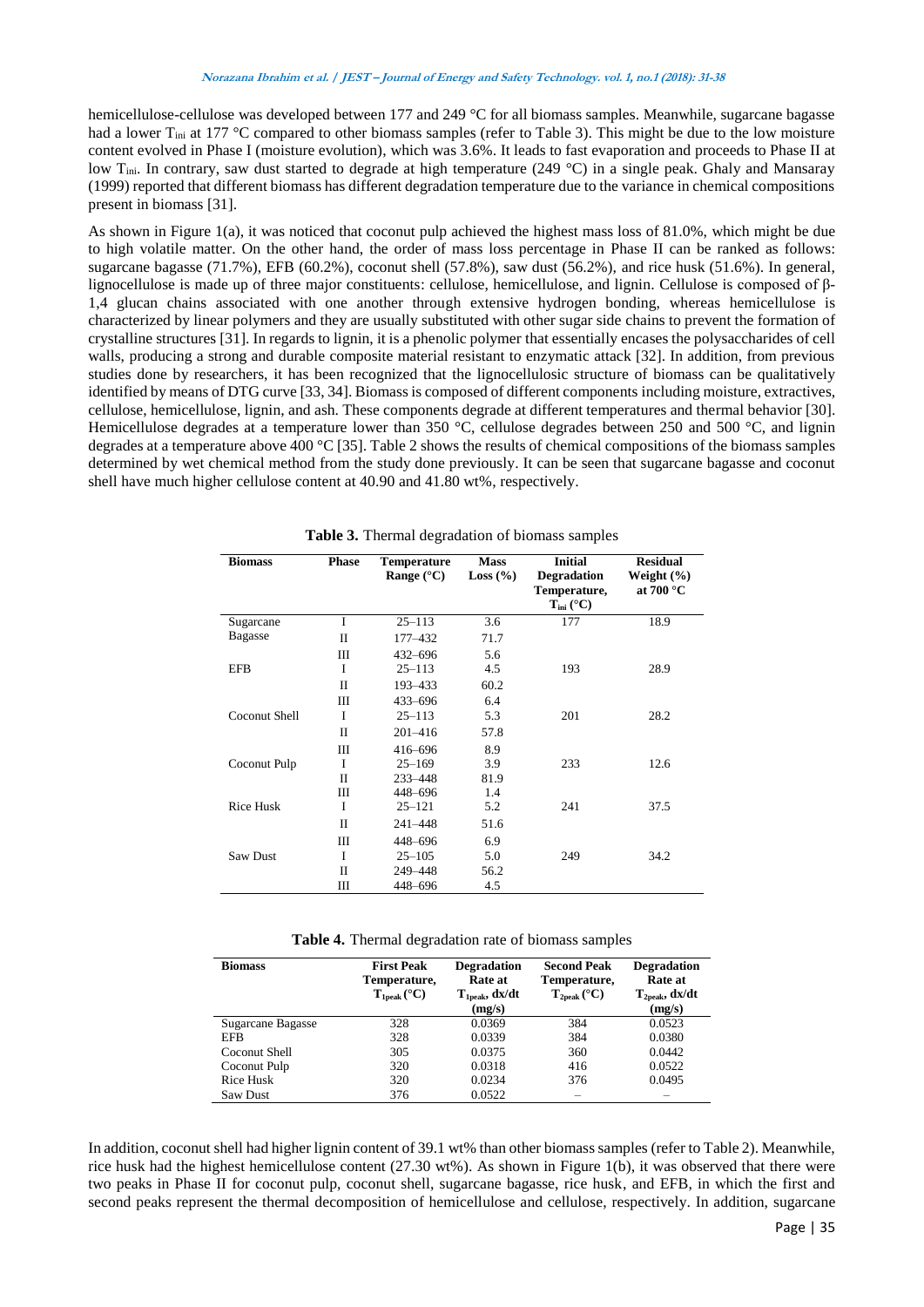bagasse and EFB exhibited peaks of hemicellulose and cellulose at the temperature of 328 and 384 °C, respectively. Contrarily, the thermal degradation rate for sugarcane bagasse was high at both hemicellulose and cellulose peaks than EFB. This might be due to high cellulose content in sugarcane bagasse at 40.9 wt% than EFB (23.7 wt%) (Table 2). Thus, it reflects the degradation rate of sugarcane bagasse at cellulose peak is high (0.0523 mg/s), which indicates higher reactivity than EFB with the degradation rate of 0.0380 mg/s. Coconut pulp and rice husk exhibited similar hemicellulose peak temperature at 320 °C. However, coconut pulp had higher degradation rate (0.0318 mg/s), whereas rice husk had degradation rate of 0.0234 mg/s. In contrast, the cellulose peak temperature for coconut pulp and rice husk was achieved at 416 °C (0.0522 mg/s) and 376 °C (0.0495 mg/s), respectively.

For coconut shell, the peaks of hemicellulose and cellulose occurred at 305 and 360 °C, respectively. The hemicellulose content in coconut shell was 21.0 wt%, which was reflected by low degradation rate of 0.0375 mg/s. Meanwhile, coconut shell degraded at high degradation rate of 0.0442 mg/s due to high cellulose composition (41.8 wt%) than other biomass samples. When saw dust was tested, only a single peak (hemicellulose-cellulose) was exhibited. The peak was developed at high temperature (376 °C) and high degradation rate (0.0522 mg/s). This could be due to the hemicellulose (21.4 wt%) and cellulose (31.5 wt%) contents that degrade simultaneously in a single peak. A similar observation was reported elsewhere on the DTG curve of saw dust [29]. The study of lignocellulosic compounds is relevant to pyrolysis because the decomposition of these components occurs at different temperatures. It was noticed that the degradation rates of biomass were no longer significant as most volatiles had already been pyrolysed and the rest were converted into char and gases at above 650 °C.

Industrial and commercial processes for gasification, pyrolysis, and liquefaction are usually designed for higher temperatures above 600 °C at a large scale [14]. In this study, the residual weight of sample was compared at the temperature closer to 700 °C. It was observed that the residual weight of rice husk (37.5%) was higher than that of saw dust (34.2%), EFB (30.0%), coconut shell (28.2%), sugarcane bagasse (18.9%), and coconut pulp (12.6%). The residual weight may be attributed to the presence of inorganic mineral content in biomass [30]. TGA measurements were also used to generate data equivalent to proximate analysis, namely moisture, volatile matter, fixed carbon, and ash contents as shown in Figure 1(a) and (b). The results are presented in Table 1. All biomass samples were ashed in air at 700 °C. The residual weight percentage of coconut shell was high (37.5%) compared to other samples. This is due to high ash content in coconut shell (17.06 wt%). However, rice husk contained high ash content among other samples, which resulted in high residual weight as shown in Table 4.

# **4.0 CONCLUSION**

Thermogravimetric analysis on six different biomass samples (EFB, rice husk, coconut pulp, saw dust, coconut shell, and sugarcane bagasse) was conducted at a heating rate of 80 °C/min in an inert nitrogen atmosphere. The thermal degradation temperature range of biomass components, the initial degradation temperature, and the mass loss of biomass samples at each phase of degradation were determined. From proximate analysis, coconut pulp contained high volatile matter that gave high volatility and reactivity advantages, which are suitable for liquid fuel production. Ultimate analysis showed that coconut pulp has high carbon content, which explains the higher calorific value in coconut pulp. During thermal degradation, sugarcane bagasse showed high thermal degradation rate of 0.0523 mg/s, which corresponded to high cellulose content. The higher the cellulosic content of sugarcane bagasse, the higher its thermal degradation rate. A similar single peak was observed for coconut shell at 368 °C. Thus, the three distinct reaction zones in the TG-DTG curve can provide an important basis in determining suitable properties of Malaysian biomasses and pyrolysis parameters for biofuel production via pyrolysis.

## **Acknowledgements**

The authors would like to acknowledge the financial support by Universiti Teknologi Malaysia, the Ministry of Higher Education (MOHE) Malaysia (Q.J130000.2546.20H18 and Q.J130000.2546.14H48), and Universiti Malaysia Pahang (RDU1703242).

## **References**

- [1] Garcia-Bacaicoa, P., J. F. Mastral, J. Ceamanos, C. Berrueco, S. Serrano. 2008. Gasification of biomass/high density polyethylene mixtures in a downdraft gasifier. *Bioresour Technology*. 99: 5485-5491.
- [2] Balasundram, V., N. Ibrahim, R.M. Kasmani, R. Isha, M.KA. Hamid, H. Hasrinah, R.R. Ali. 2018. Catalytic upgrading of Sugarcane bagasse pyrolysis vapours over rare earth metal (Ce) loaded HZSM-5: Effect of catalyst to biomass ratio on the organic compounds in pyrolysis oil. *Applied Energy*. 220: 787-799.
- [3] Zafar. S. 2015. Bioenergy Developments in Malaysia. Available: http://www.bioenergyconsult.com/tag/biomass-resources-in-malaysia/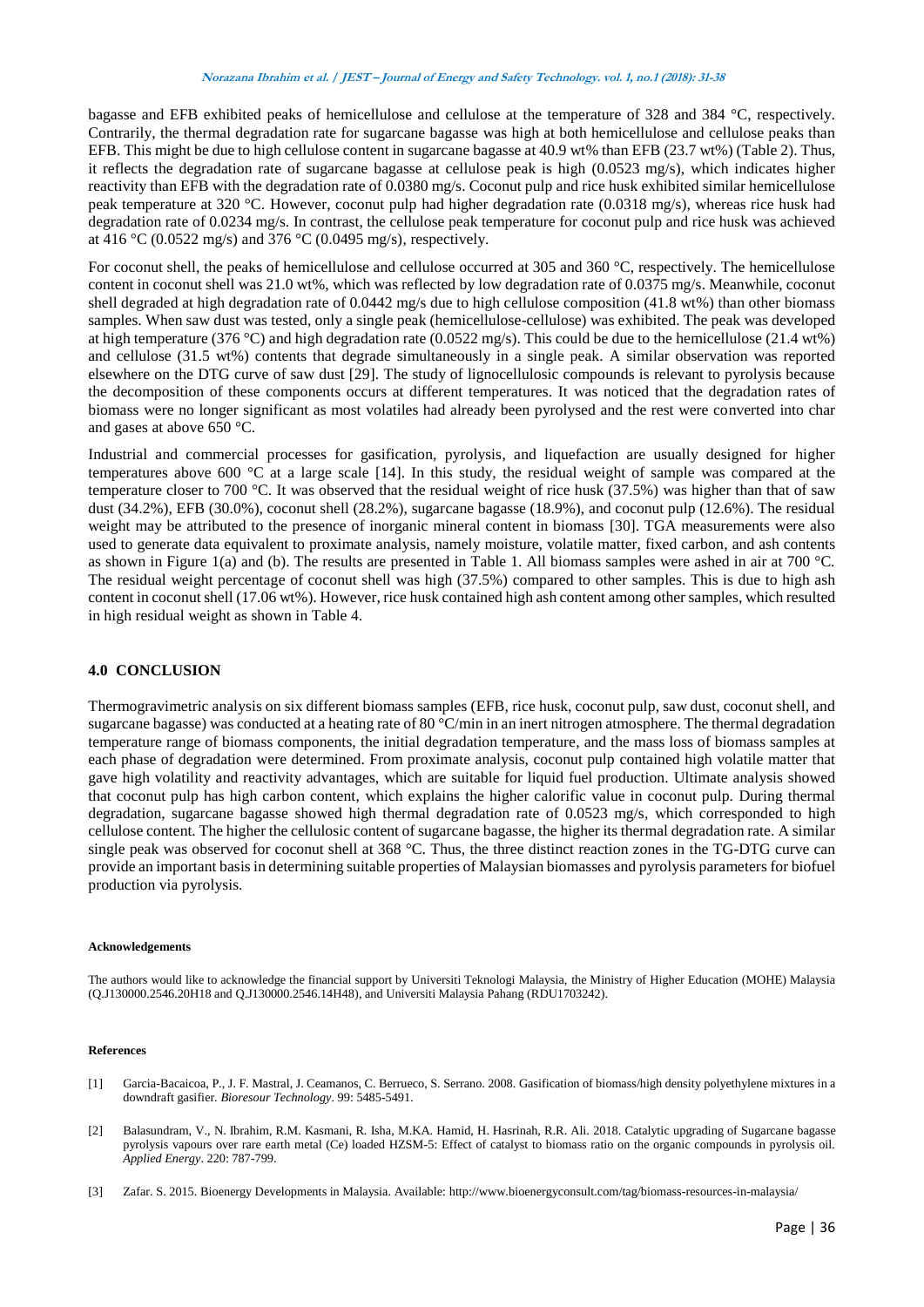- [4] Balasundram, V., N. Ibrahim, R.Md. Kasmani, M.K.A. Hamid, R. Isha, H. Hasrinah, R.R. Ali. 2017. Thermogravimetric catalytic pyrolysis and kinetic studies of coconut copra and rice husk for possible maximum production of pyrolysis oil. *Journal of Cleaner Production*. 167: 218-228.
- [5] Pütün, A. E. 2010. Biomass to Bio-Oil via Fast Pyrolysis of Cotton Straw and Stalk. *Energy Sources*. 24: 275-285.
- [6] Acikgoz. C., and O. M. Kockar. 2007. Flash pyrolysis of linseed (Linum usitatissimum L.) for production of liquid fuels. *Journal of Analytical and Applied Pyrolysis*. 78: 406-412.
- [7] Mansaray. K.G., and A. E. Ghaly. 1998. THERMAL DEGRADATION OF RICE HUSKS IN NITROGEN ATMOSPHERE. *Bioresource Technology*. 65: 13-20.
- [8] Mendes, F.L., V.L. Ximenes, M.B.B. de Almeida, D.A. Azevedo, N.S. Tessarolo, A.R. Pinho. 2016. Catalytic pyrolysis of sugarcane bagasse and pinewood in a pilot scale unit. *Journal of Analytical and Applied Pyrolysis*. 122: 395-404.
- [9] Balasundram, V., N. Ibrahim, M.D.M. Samsudin, R.Md. Kasmani, M.K.A. Hamid, R. Isha, H. Hasrinah. 2017. Thermogravimetric Studies on the Catalytic Pyrolysis of Rice Husk. *Chemical Engineering Transactions*. 56: 427-432.
- [10] Vyazovkin, S., A.K. Burnham, J.M. Criado, L.A. Pérez-Maqueda, C. Popescu, N., Sbirrazzuoli. 2011. ICTAC Kinetics Committee recommendations for performing kinetic computations on thermal analysis data. *Thermochimica Acta*. 520: 1-19.
- [11] Balasundram, V., N. Ibrahim, R.Md. Kasmani, M.K.A. Hamid, R. Isha, H. Hasrinah, R.R. Ali. 2017. The Effect of Catalyst Loading (Ni-Ce/Al2O3) on Coconut Copra Pyrolysis via Thermogravimetric Analyser. *Chemical Engineering Transactions*. 56: 901-906.
- [12] Sheeba, K. N., J.S.C. Babu, and S. Jaisankar. 2010. The Reaction Kinetics for Coir Pith Pyrolysis in Thermogravimetric Analyzer. *Energy Sources Part a-Recovery Utilization and Environmental Effects*. 32: 1837-1850.
- [13] Yiin, C.L., S., Yusup, A.T., Quitain, Y., Uemura, M., Sasaki, T., Kida. 2018. Thermogravimetric analysis and kinetic modeling of low-transitiontemperature mixtures pretreated oil palm empty fruit bunch for possible maximum yield of pyrolysis oil. *Bioresource Technology*. 255: 189-197.
- [14] Parthasarathy, P., K.S. Narayanan, L. Arockiam. 2013. Study on kinetic parameters of different biomass samples using thermo-gravimetric analysis. *Biomass and Bioenergy*. 58: 58-66.
- [15] Munir, S., S.S. Daood, W. Nimmo, A.M. Cunliffe, B.M. Gibbs. 2009. Thermal analysis and devolatilization kinetics of cotton stalk, sugar cane bagasse and shea meal under nitrogen and air atmospheres. *Bioresource Technology*. 100: 1413-1418.
- [16] Vamvuka, D., E. Kakaras, E. Kastanaki, P. Grammelis. 2003. Pyrolysis characteristics and kinetics of biomass residuals mixtures with lignite. *Fuel*. 82: 1949-1960.
- [17] Omar, R., A. Idris, R. Yunus, K. Khalid, M.I.A. Isma. 2011. Characterization of empty fruit bunch for microwave-assisted pyrolysis. *Fuel*. 90: 1536-1544.
- [18] Raveendran, K., A. Ganesh, and K.C. Khilart. 1995. Influence if mineral matter on biomass pyrolysis characteristics. *Fuel*. 74: 1812-1822.
- [19] Kataki, R., and D. Konwer. 2002. Fuelwood characteristics of indigenous tree species of north-east India. *Biomass & Bioenergy*. 22: 433-437.
- [20] de Diego, L.F., F. Garcia-Labiano, A. Abad, P. Gayán, J. Adánez. 2003. Effect of Moisture Content on Devolatilization Times of Pine Wood Particels in a Fludized Bed. *Energy & Fuels*. 17: 285-290.
- [21] Demirbas, A. 2005. Relationship between initial moisture content and the liquid yield from pyrolysis of sawdust. *Energy Sources*. 27: 823-830.
- [22] Zabaniotou, A., O. Ioannidou, E. Antonakou, A. Lappas. Experimental study of pyrolysis for potential energy, hydrogen and carbon material production from lignocellulosic biomass. *International Journal of Hydrogen Energy*. 33: 2433-2444.
- [23] Demirbas, A. 2008. Partial hydrogenation effect of moisture contents on the combustion oils from biomass pyrolysis. *Energy Sources Part a-Recovery Utilization and Environmental Effects*. 30: 508-515, 2008.
- [24] Demirbas, A. Combustion characteristics of different biomass fuels. *Progress in Energy and Combustion Science*. 30: 219-230, 2004.
- [25] Colomba D.B., G. Signorelli, C.D. Russo, G. Rea. 1999. Product Distribution from Pyrolysis of Wood and Agricultural Residues. *Ind. Eng Chem. Res*. 38: 2216-2224.
- [26] Mansaray, K.G., and A.E.Ghaly. 1999. Determination of kinetic parameters of rice husks in oxygen using thermogravimetric analysis. *Biomass & Bioenergy*. 17: 19-31, 1999.
- [27] El-Sayed, S.A., and M. E. Mostafa. 2015. Kinetic Parameters Determination of Biomass Pyrolysis Fuels Using TGA and DTA Techniques. *Waste and Biomass Valorization*. 6: 401-415.
- [28] Sensoz, S. 2003. Slow pyrolysis of wood barks from Pinus brutia Ten. and product compositions. *Bioresource Technology*. 89: 307-311.